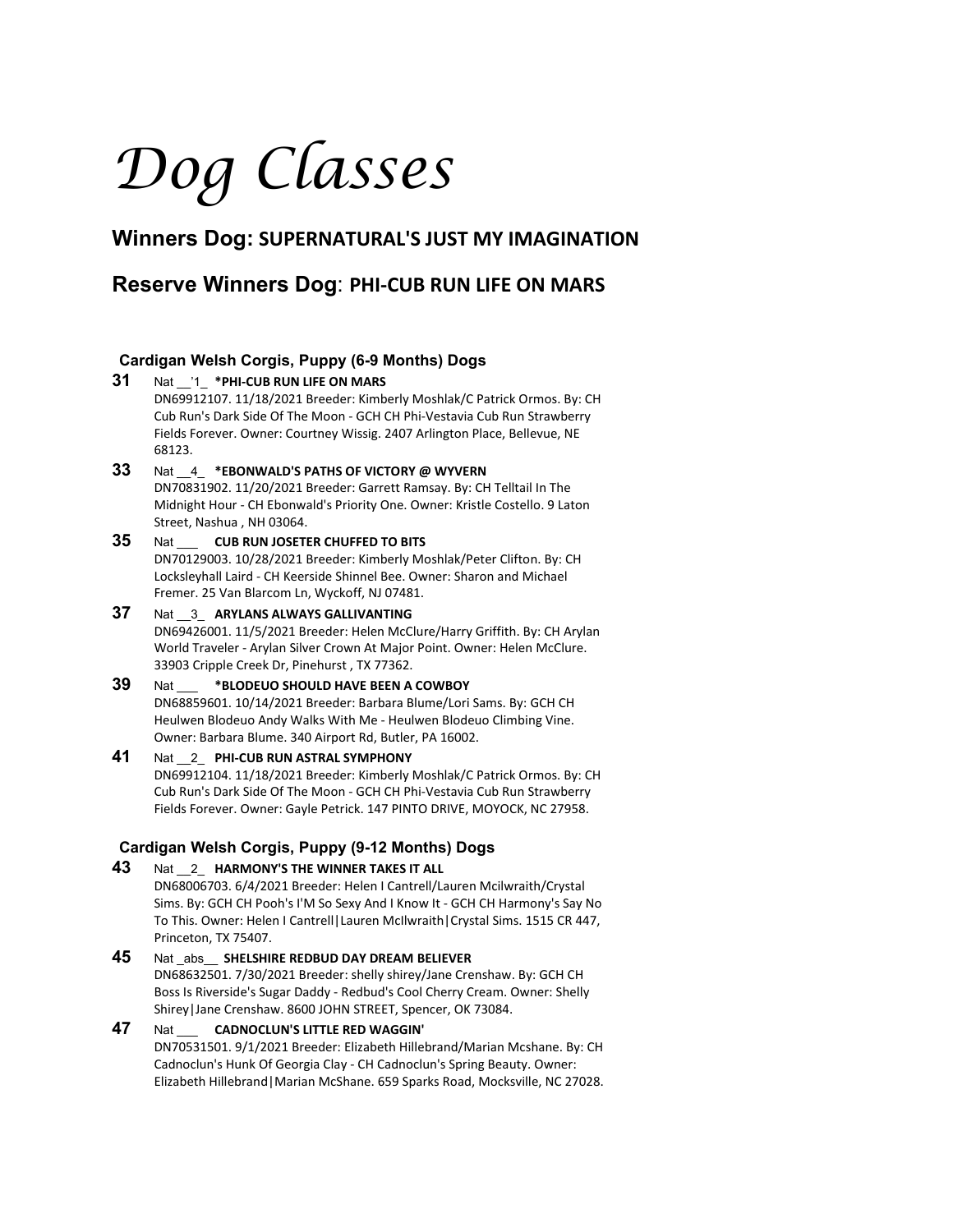- **49** Nat \_\_abs\_ **SHELSHIRE REDBUD A DREAM ISA WISH YOUR HEART MAKES** DN68632502. 7/30/2021 Breeder: shelly shirey/Jane Crenshaw. By: GCH CH Boss Is Riverside's Sugar Daddy - Redbud's Cool Cherry Cream. Owner: Jane Crenshaw|Shelly Shirey. 7662 N 134TH EAST AVE, Owasso, OK 74055.
- **51** Nat \_\_4\_ **WESTWIND'S GUARDIAN OF THE GALAXY CGC** DN68471501. 8/31/2021 Breeder: Kimberly M Jacobson/Lissa Jacobson. By: GCHS CH Redbud Across The Universe - CH Westwind's Summertime Blues. Owner: Kimberly Jacobson|Lissa Jacobson. 5196 W Stimmel Rd, Salina, KS 67401.

## **53** Nat \_\_1\_ **\*SUCHASTELLAR TRUE HIPPIE SPIRIT** DN71098001. 8/2/2021 Breeder: Maie Oja. By: GCH CH Blu Skyy's Ziggy Stardust CGC - Suchastellar Latte For Lillifee. Owner: Lisa Croft Elliott|Rudy Van Oplynes|Nancy J Wilson. Moerstraat 102, Bruges, Flanders, 8000.

**55** Nat \_\_3\_ **VESTAVIA I'M A LOVER NOT A FIGHTER CGC TKN** DN67379205. 6/16/2021 Breeder: Cathryn L Ochs-Cline. By: CH Vestavia When Smokey Sings CA FCAT CGC TKN - GCH CH Rhys Kiss Me Kate. Owner: Juan Taquechel . 5060 Jonquilla Drive, Alpharetta, GA 30004.

## **Cardigan Welsh Corgis, 12-15 Months Dogs**

- **57** Nat \_4\_\_ **REDBUD OAK LEAF RED RED WINE** DN66929103. 4/10/2021 Breeder: S Jane Crenshaw. By: Pluperfect Private Kingdom - Oak Leaf Redbud Coffee Tea Or Me. Owner: Kimberly Moshlak and Noah Moshlak. 14249 Bakerwood Place, Haymarket, VA 20169.
- **59** Nat \_\_1\_ **\*BENDI'S TAKING THE WORLD BY STORM** DN66562909. 3/22/2021 Breeder: Wanda Bendinelli/Debbie Price. By: GCHS CH Pluperfect Merrymoon Paper Tiger - CH Sundance Suspicious Minds. Owner: Deborah Frank. 17599 Ebb Tide Drive, Lewes, DE 19958.
- **61** Nat \_\_2\_ **\*MYLYN KARINA AURORAL BIRKELAND CURRENT** DN66196301. 3/30/2021 Breeder: Ms. Stephanie J Hoyer/Beverly L Mercer. By: GCHB CH Bluefox Quid Pro Quo - Karina Mylyn Airdrie Steel Magnolia. Owner: Elizabeth Taylor|Zachary Taylor. 15410 Marilyn Ave, Plymouth, MI 48170.

## **63** Nat \_\_3\_ **LAUGHING DAWG'S FIREBOLT**

DN67124303. 4/5/2021 Breeder: Teresa Kay Smith. By: GCHG CH Pawcific I Walk With The King HSAds NAP CAA BCAT ACT2 CGC TKI - CH Laughing Dawg's Darkside Of The Moon BCAT CGC. Owner: Karen R Smith|Teresa Smith. 11007 Halm Drive, Corning, NY 14830.

**65** Nat \_\_\_ **\*DEBONAIRE'S WHISPER YOUR WAY TO SUCCESS @ LANAKILA** DN66486409. 3/17/2021 Breeder: Kathryn Tanguay. By: GCH CH Lanakila's Dwarf King Of Debonaire BN RE PT FDC DCAT CGCA TKN ATT - CH Debonaires Cherry On Top BCAT. Owner: Heidi Kilgore. 2443 E 7 Lakes Rd, Winslow, IN 47598.

## **Cardigan Welsh Corgis, 15-18 Months Dogs**

- **67** Nat \_3\_\_ **\*SALTY CREEK'S TALK TO THE MOON BCAT** DN65908101. 12/24/2020 Breeder: Sara Austin D.V.M.. By: Salty Creek Telltail Come Alive - Salty Creek's Love Invincible. Owner: Sara Austin. 205 sunset point rd, Beaufort, NC 28516.
- **71** Nat \_\_1\_ **SUPERNATURAL'S JUST MY IMAGINATION** DN65064701. 12/30/2020 Breeder: C F CAMIN. By: CH Kino's Quarry Tiger Eye At Redbud - GCHS CH Bluefox Elyan Mine Not Yours. Owner: C F Camin. 18377 Chicken Dinner Rd, Caldwell, ID 83607.
- **73** Nat \_\_\_ **\*EBONWALD'S TIME IS NOW AT WYVERN** DN66242603. 12/22/2020 Breeder: Garrett Ramsay. By: GCH CH Ebonwald Madegann Quick Study BCAT TKN - CH Ebonwald's Lasting Impression. Owner: Kristle Costello. 9 Laton Street, Nashua, NH 03064.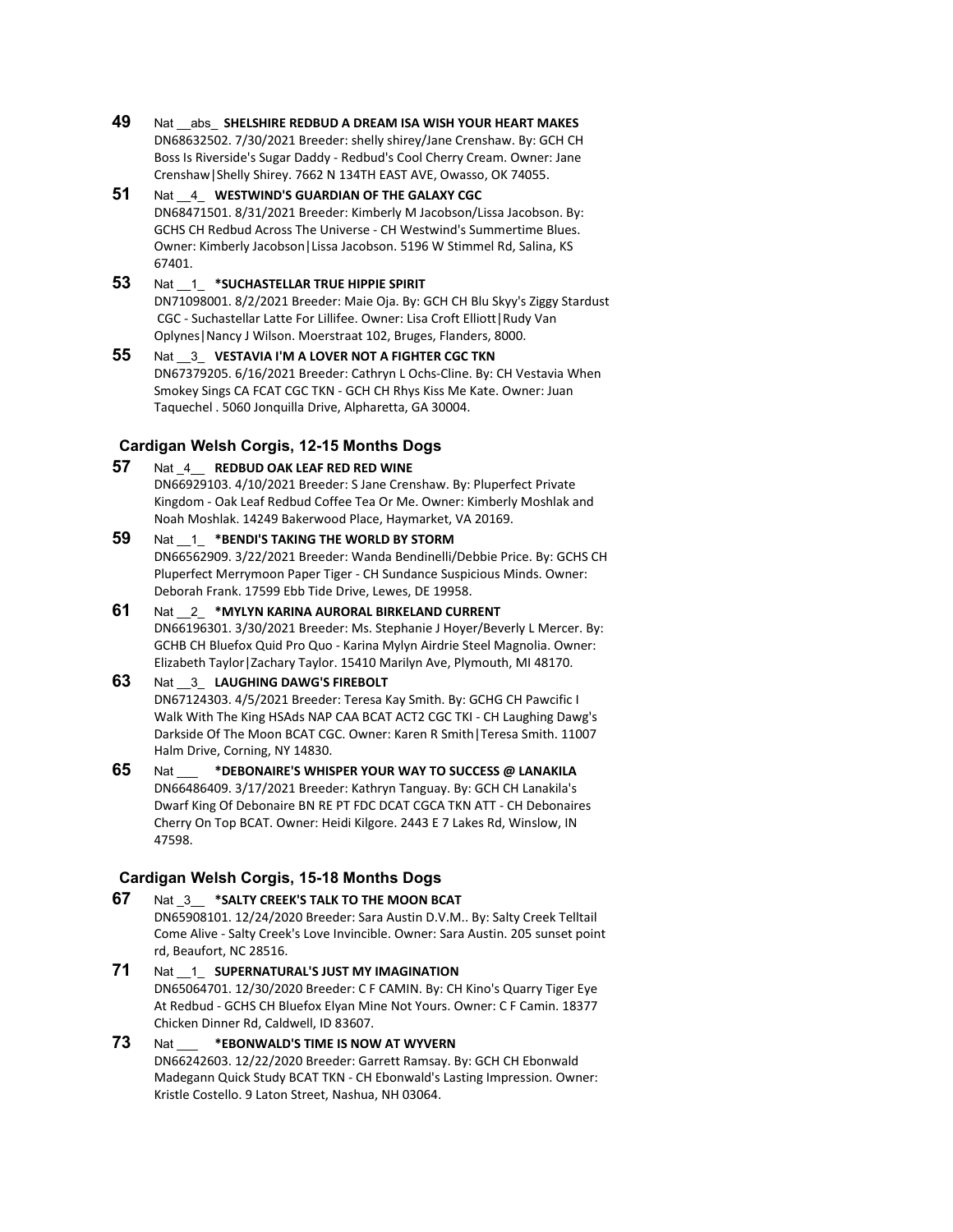## **75** Nat \_\_\_ **WINDDANCER AROHAWK HOPE FOR THE FUTURE**

DN66373701. 1/9/2021 Breeder: Jacklyn Gingerich/Mary Detoma. By: CH Kino's Quarry Tiger Eye At Redbud - GCHB CH Winddancer Glimmer Of Hope. Owner: Mary DeToma|Tessa Flamengo. 82 Juniper Dr, Windsor Locks, CT 06096.

#### **77** Nat \_2\_\_ **ONALEE'S GET THE LED OUT** DN66482801. 2/11/2021 Breeder: Christina O Roberts/Paula O'Donnell. By: CH Twinroc-Telltail Here Come The Redcoats - Onalee's Wait A Minute!. Owner: Margaret Sharapan|Debra Linden|Christina Mazepink. 37082 N Piper Ln, Lake Villa, IL 60046.

## **79** Nat \_\_\_ **\*JOKIN'S SCANDALOUS LEGEND**

DN65323605. 12/15/2020 Breeder: Joseph Hunn Jr./Nicole Palsgrove/Blythe Palsgrove. By: GCHB CH Coedwig's Black Diamond PT - CH Coedwig's Where Rumors End & Legends Begin @ Jokin RN. Owner: Nicole Palsgrove|Blythe Palsgrove Brady|Julianna Alexander|S Palsgrove. 2025 E St Rt 36, Piqua, OH 45356.

## **81** Nat \_4\_\_ **ARYLANS MINT CONDITION** DN66054201. 1/31/2021 Breeder: Helen McClure/Harry Griffith. By: CH Aurigan's Kantasia Rolls Royce - Kantasia's Arylan She's Got The Look. Owner: Helen McClure. 33903 Cripple Creek Dr, Pinehurst, TX 77362.

## **Cardigan Welsh Corgis, Amateur Owner Handler Dogs**

**83** Nat \_\_2\_ **\*WHITE HART FAREWELL TO KINGS BCAT CGC TKN ATT** DN63767202. 8/15/2020 Breeder: Barbara R Miller. By: GCH CH Timepiece's I Am I Said FDC BCAT CGCA CGCU TKN ATT VSWB - GCH CH White Hart Crazy Little Thing Called Love HSAds HIAds CGCA CGCU TKN. Owner: Liz Greene|Ernie Greene|Barbara Miller. 3114 181st St NE, Arlington, WA 98223.

## **85** Nat \_\_1\_ **\*AURIGAN HIGHLANDERS DIRK CGC** DN59248201. 7/19/2019 Breeder: Lark A Schwartz/Lauren Simermeyer D.V.M. By: CH Aurigan Mantle The Highlander CGC - Aurigan Stubby Acres Lovestruck. Owner: Cindy Pace|Lark Schwartz. 8007 N Mechanicsburg Rd, Middletown, IN 47356.

## **Cardigan Welsh Corgis, Bred-By-Exhibitor (Puppy) Dogs**

## **87** Nat \_1\_\_ **\*TAILWIND PECAN VALLEY GOOD TO GO**

DN68116901. 7/11/2021 Breeder: Cassie Frank/Betty Ann Seely. By: CH Pecan Valley Call Me Mister At Tailwind - GCH CH Pecan Valley Tailwind Peep Show. Owner: Cassie Frank|Betty Ann Seely. 1102 Overland Trail, McKinney, TX 75071.

## **89** Nat \_\_\_ **\*GLASSHOUSE TIN MAN**

DN68873801. 8/17/2021 Breeder: Lori A Frost. By: GCH CH Laurelai Aldershon Jack Sparrow - CH Glasshouse Uptown Girl. Owner: Lori Frost. 850 Albany Avenue, Ventura, CA 93004.

#### **91** Nat \_\_2\_ **WONDERLAND TELLTAIL BACK TO THE FUTURE** DN68652401. 7/15/2021 Breeder: Cindy Forbes/Paula O'Donnell. By: GCHG CH Twinroc Santa Paws PT - CH Wonderland Rory Macplum. Owner: Cindy Forbes|Paula O'Donnell. P O Box 246, Linville Falls, NC 28647.

#### **93** Nat \_\_3\_ **\*FOGGY BOTTOM'S HOLE IN THE BOTTLE @ DAYBREAKE** DN69799402. 11/2/2021 Breeder: Cindy McDonald/Meredith McDonald. By: GCH CH Foggy Bottom Wdrs I Aim To Misbehave BN RN CGC - Samhain's Tylwyth Teg. Owner: Cindy and Meredith McDonald|Dawn Fisher. 3846 Lillie Road, Central City, IA 52214.

## **95** Nat \_\_\_4 **\*BLODEUO I WANNA TALK ABOUT ME**

DN68859604. 10/14/2021 Breeder: Barbara Blume/Lori Sams. By: GCH CH Heulwen Blodeuo Andy Walks With Me - Heulwen Blodeuo Climbing Vine. Owner: Barbara Blume. 340 Airport Rd, Butler, PA 16002.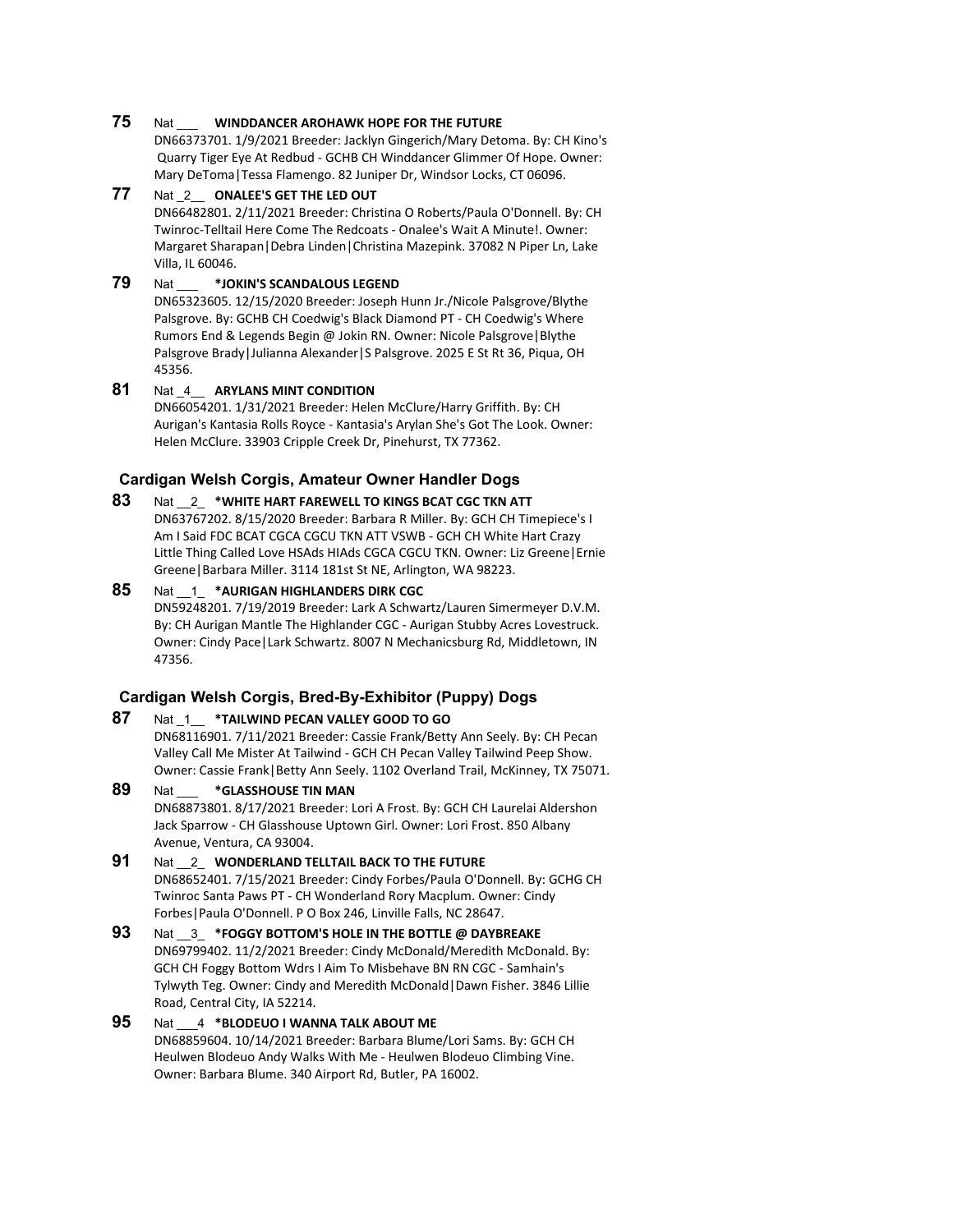## **Cardigan Welsh Corgis, Bred-By-Exhibitor (Adult) Dogs**

**97** Nat to open **\*JOKIN'S BLAZIN' NEW TRAILS WITH MR. BOONE** DN60174406. 10/23/2019 Breeder: Joseph Hunn Jr./Nicole Palsgrove/Blythe Palsgrove. By: CH Aurigan's Kantasia Rolls Royce - CH Coedwig's Where Rumors End & Legends Begin @ Jokin RN. Owner: Nicole Palsgrove|Blythe Palsgrove Brady|Joseph Hunn Jr|Willow Smith. 2025 E St Rt 36, PIQUA, OH 45356.

## **99** Nat \_\_\_ **\*SHAKAY MAJOR TRUE PAWS**

DN61888104. 3/13/2020 Breeder: Sharon K Gewecke. By: GCH CH Kimberwicke's Grant Effect - CH Shelshire's Easter Lilly. Owner: Sharon Gewecke. PO Box 306, PLEASANT UNTY, PA 15676.

#### **101** Nat \_\_\_ **\*GLASSHOUSE CANDLE ON THE WATER** DN63738901. 7/11/2020 Breeder: Mackenzie Maxwell/Lori Frost. By: CH Glasshouse A Risk Worth Taking - Glasshouse Fire I Can't Put Out. Owner: Lori Frost. 850 Albany Avenue, Ventura, CA 93004.

#### **103** Nat \_\_\_ **GERAN'S TAKE A CHANCE ON ME**

DN65509903. 12/18/2020 Breeder: M'Kayla Stahr/Gerald W Roach. By: GCHG CH Geran's Big Money Of Glasshouse BCAT - CH Glasshouse Amazing Journey Of Gerans CA. Owner: MKayla Stahr|Gerald Roach. 325 Nth 8th St, Boonville, IN 47601.

## **105** Nat \_2\_\_ **\*EBONWALD'S UPPER HAND**

DN66242402. 1/2/2021 Breeder: Garrett Ramsay. By: GCHS CH Madhatter's Achilles' Heel BCAT - Ebonwald's Give Me A Reason To Wait PT FDC. Owner: Garrett Ramsay|Aaron Gray. 7720 W WINSLOW RD, Illinois, IL 61089.

## **107** Nat \_4\_\_ **BENDI'S HOLD ON TO YOUR HAT**

DN66562905. 3/22/2021 Breeder: Wanda Bendinelli/Debbie Price. By: GCHS CH Pluperfect Merrymoon Paper Tiger - CH Sundance Suspicious Minds. Owner: Wanda Bendinelli. 1050 Kyler rd, Mt Vernon, MO 65712.

## **109** Nat \_3\_\_ **ONALEE TELLTAIL INKY BLACK**

DN62794701. 5/17/2020 Breeder: Christina O Roberts/Paula O'Donnell. By: CH Redbud Glasdawn Moon Shadow - CH Onalee's Bad Timing. Owner: Christina Mazepink. 3645 Cherokee's Pride Trail, Deltona, FL 32738.

## **111** Nat \_\_\_ **\*JEG'S LIGHTNING STRIKES TWICE**

DN62506901. 3/24/2020 Breeder: Emily Glidden/Glenn Glidden/Jill Rauh. By: CH Raglan Bullwinkle J Moose - Rhyfeddol Stop Calling Me Sir RE CGC. Owner: Emily Glidden|Jill Rauh|Glenn Glidden. 46841 45th Street, Paw Paw, MI 49079.

## **113** Nat \_1\_\_ **\*RACONTEUR MAGIC IS AFOOT PT OA AXJ ACT2 TKN**

DN59609202. 9/2/2019 Breeder: Carolyn N Embrey/Vivian Andre Moran. By: GCHS CH Kingsbury Red Dragon Of Claymore CGC TKN - GCH CH Heritage Hill Playing With Magic. Owner: Vivian Moran|Carolyn Embrey. 400 Hickory Ridge Road, Waddy, KY 40076.

## **Cardigan Welsh Corgis, American Bred Dogs**

**115** Nat \_\_3\_ **RACH4 COEDWIG'S HE'S MY OBSESSION CD PCD BN RM10 RAE10 PT OAP NJP NFP CA BCAT SCN SIN SEN CGCA CGCU** DN32800005. 1/26/2012 Breeder: Kim Shira/Leo Eickhoff. By: DC Coedwig's Malachite RN HSAsc HSBd HIAdsc HXAds - CH Coedwig's Blue Dalhia. Owner: Ashley Brown. 114 Echo Lake Circle, Eureka, MO 63025.

## **117** Nat \_1\_\_ **WINBUCKS SILVERFERN DOUBLE OH SEVEN** DN64315204. 9/22/2020 Breeder: Gina Weidner/Sue E Harrison/Charles H Harrison. By: GCHB CH Coedwig's Black Diamond PT - CH Bridgelady's Own

Silver & Gold Shines @ Winbucks CD BN CGCA. Owner: Gina Weidner. 29643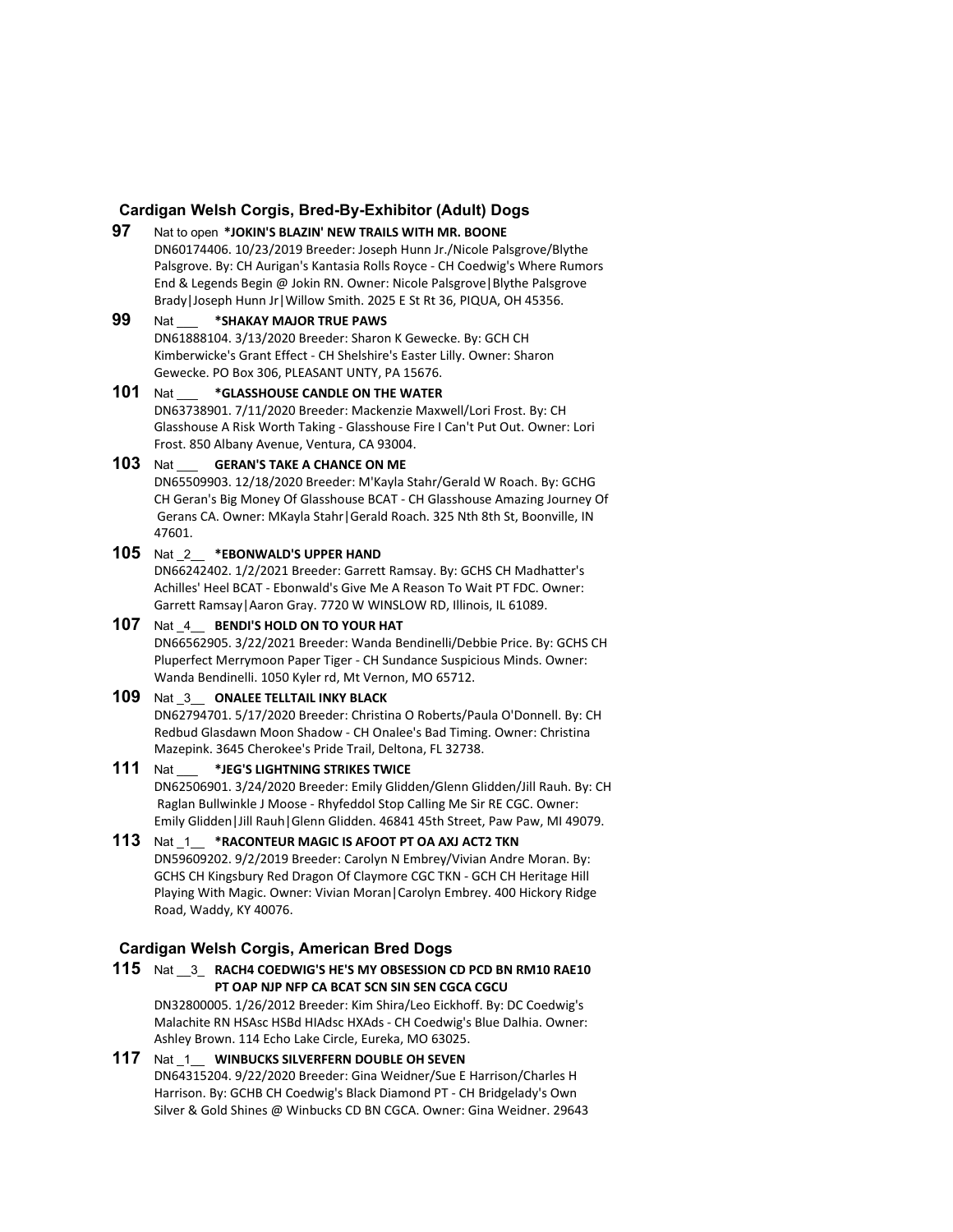Marius Ln, Foristell, MO 63348.

#### **119** Nat \_\_2\_ **TAELORMAED'S NIGHT RIDER**

DN54305001. 3/31/2018 Breeder: Brenda Medlock/Jeff Medlock. By: Rhydowen Mozart - Taelormaed's Twist Of Fate. Owner: Brenda Medlock|Jeff Medlock. 667 Liberty Road, 'winchester, TN 37398.

## **Cardigan Welsh Corgis, Open Dogs**

- **121** Nat \_\_1\_ **\*REDBUD OAK LEAF MAN ABOUT TOWN** DN63822505. 7/17/2020 Breeder: Jane Crenshaw/George Ann Kuettel. By: GCHB CH Onalee Telltail That Touch Of Mink - CH Redbud Oak Leaf Dark Necessities. Owner: Michaela Johnson|Jane Crenshaw . 1437 215th Street, Fort Scott, KS 66701.
- **123** Nat \_\_2\_ **CORNERSTONE'S IMA YANKEE DOODLE DANDY** DN57553703. 4/9/2019 Breeder: Rita J Hellegers. By: CH Indium To The Hilt With Toreth - CH Cornerstone's Assurance. Owner: Deirdre Samples. PO Box 1930, Raeford, NC 28376. Agent: Linda Williams
- **125** Nat \_\_\_ **\*OAK LEAF REDBUD TANGLED UP IN BLUE CGC TKN** DN49212701. 2/28/2017 Breeder: George Ann Kuettel/Jane Crenshaw. By: GCH CH Boss Is Riverside's Sugar Daddy - GCH CH Oak Leaf Redbud Ain't Misbehavin. Owner: Campbell J and Alison Nairn. 404 Lindmar Ct., Athens, GA 30605.
- **127** Nat \_\_\_ **CH DRAGONFLY WINDDANCER BELIEVE IN MIRACLES** DN68941001. 7/17/2021 Breeder: Mary DeToma/Amanda Wheaton/Sofia Valenzuela. By: GCHB CH Windmill's Remember The Good Ones - CH Winddancer Dragonfly Angel Of Music. Owner: Autumn Dugan|Mary DeToma|Amanda Wheaton. 720 Collins Corner Rd, Dartmouth, MA 02747.
- **129** Nat \_\_4\_ **\*STORNOWAY BOURBON KING AT CHEAHWA FDC CGC TKN VSWB** DN63035902. 7/20/2020 Breeder: Paula Clairday/Carol Green. By: GCH CH Woodbsrose Landsend Somebody To Love FDC SCN CGC TKI ATT VSWB - GCH CH Stornoway Hot Little Number TKN. Owner: Kathleen Hays|Courtney Hays. 95 Clinton Street, Oneonta, NY 13820.
- **131** Nat 3\_\_\_ **\*RACONTEUR MAGIC IS BREWING RN PT SWN CGC TKA** DN59609204. 9/2/2019 Breeder: Carolyn N Embrey/Vivian Andre Moran. By: GCHS CH Kingsbury Red Dragon Of Claymore CGC TKN - GCH CH Heritage Hill Playing With Magic. Owner: Merinda Tiffany|John Spicer. 3537 Germann Ct, Lexington, KY 40503.
- **133** Nat a\_\_\_ **\*ONALEE'S FRIENDS IN LOW PLACES RN RATN CGC TKA** DN56923101. 11/10/2018 Breeder: Christina Roberts/Wendy Roberts. By: GCH CH Hurrikane Boy Genius RN PT BCAT SWN SCA CGC TKN - CH Onalee's Im Not A Lady. Owner: Laura Garcia |Christina Onalee Mazepink. 8812 Hubbard Dr N, Galloway, OH 43119.

## **Cardigan Welsh Corgis, Veteran (7-9 Years) Dogs**

- **135** Nat \_\_4\_ **CH ROCKY RIDGE'S TICKET TO RIDE** DN40677404. 9/21/2014 Breeder: Kathi J Myers. By: GCH CH Rocky Ridge's Christmas Story - CH Dragonpatch Toireann Geneth. Owner: Kathi J Myers|Philip Myers|Amy Fields. 342 Kilmer Road, DuBois, PA 15801. Agent: Tim Zeitz
- **137** Nat \_\_3\_ **GCHP CH HARMONY'S THE POINT OF NO RETURN FDC** DN40796306. 8/30/2014 Breeder: Helen I Cantrell/Dr. Elizabeth S Macnair/Eleanor S Macnair. By: CH Badagri Breakdance - CH Harmony Macwallace I'M A Little Bit Country. Owner: Helen I Cantrell. 1515 CR 447,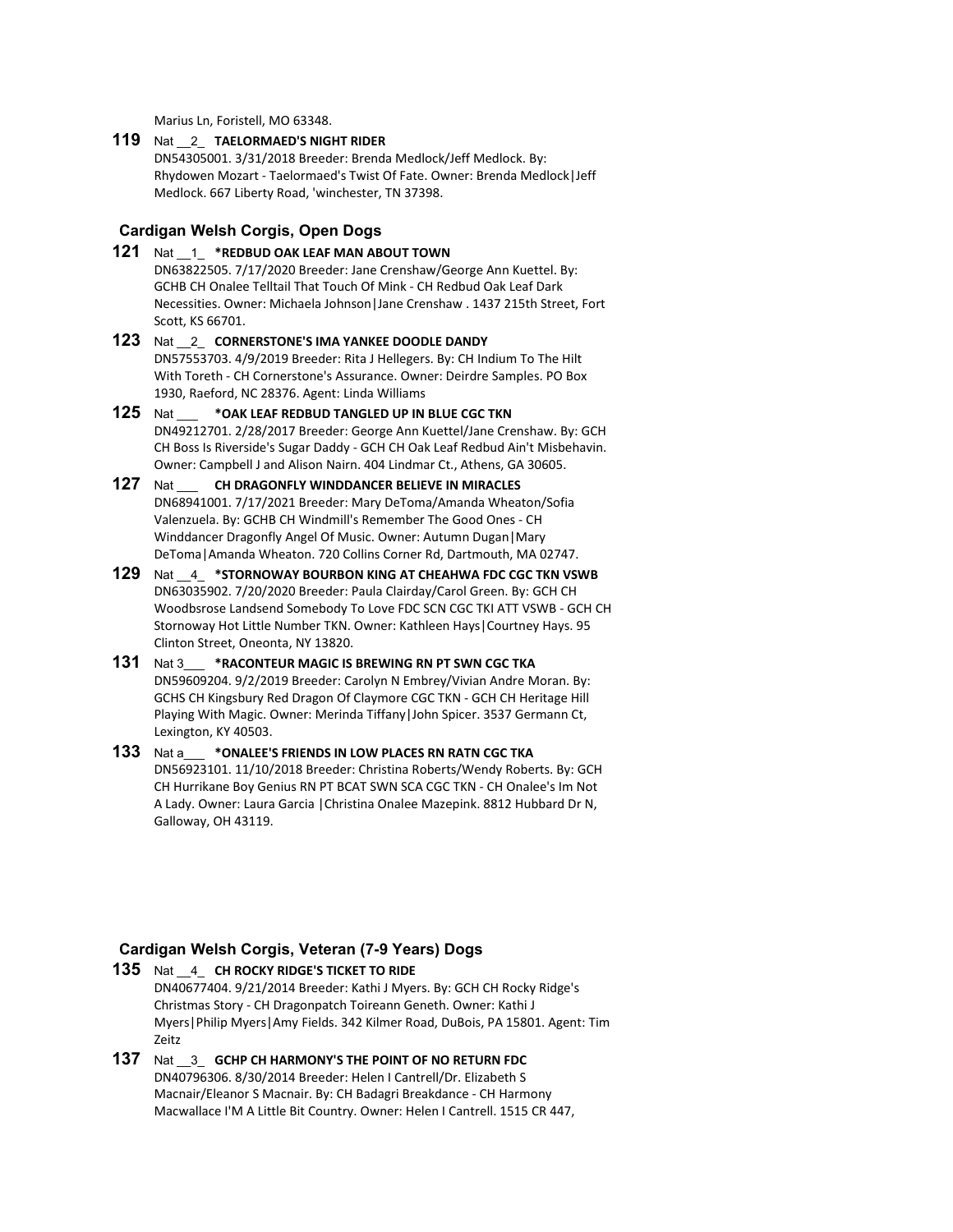Princeton, TX 75407. Agent: Lauren McIlwraith

#### **139** Nat \_\_\_ **\*GCHP CH KINGSBURY CLAYMORE LUCKY VENTURE** DN39577001. 3/24/2014 Breeder: Mr. Thomas V. Stewart/Janet Stewart/Jacque Glenn. By: GCHG CH Twinroc Santa Paws PT - GCHS CH Claymore's Madame Butterfly. Owner: Jacque Glenn|Don W. Glenn. 201 N Ward Road, Raymore, MO 64083.

## **141** Nat \_2\_ **GCH CH RACH BLUEFOX ELYAN MVP CDX BN GN GO RM2 RAE3 PT CA DCAT CGCA TKA**

DN38037601. 10/18/2013 Breeder: Penni Adrian/Susan Long/Cheryl L Kienast. By: GCHG CH Twinroc Santa Paws PT - GCHS DC Mockingbird Elyan Magic Moment RN HSAds HSBd HIAds HIBd HXAd HXBd CA CGCA. Owner: Kathryn Howse|Susan Long|Ella Young. 3595 Doty Chapel Rd, Afton, TN 37616.

## **143** Nat \_\_\_ **\*CH LAUGHINGDAWG MERRYMOON CEDAR TREE SPIRIT CA BCAT CGC TKN**

DN41947402. 12/24/2014 Breeder: Teresa Kay Smith/Barbara Hoffman. By: GCH CH Pluperfect Merrymoon Davenitch Praise Thee Well - Merrymoon Pluperfect Par Tay. Owner: Teresa K Smith|Jan Holewinski|Donald Holewinski. 62 North Janesville Street, Milton, WI 53563.

## **145** Nat \_\_\_ **\*GCH CH LLYSDRAIG MY FATHER'S EYES 4 MCWALLAC** DN37584001. 6/18/2013 Breeder: Joan P Adams/Dr. Elizabeth S Macnair. By: GCHB CH Chaps Woodsy Dreamcatcher - GCHB CH Llys Draig Macwallace Shielagh Of Loch Shiel. Owner: Barbara Blume|Joan Adams. 340 Airport Rd, Butler, PA 16002.

## **147** Nat \_\_\_ **GCHP2 CH GLASSHOUSE 3C TOUCH NOT THE CAT HT FDC CA CGCA TKI**

DN38751402. 12/26/2013 Breeder: Lori A Frost. By: CH Coedwig 3c's Indigo Jasper - Yardican Ifly. Owner: Lori Frost|M'Kayla Stahr. 850 Albany Avenue, Ventura, CA 93004.

## **149** Nat \_\_\_ **GCHP CH XTACEE BEACH CRUISER**

DN40052302. 6/8/2014 Breeder: Kathryn Schwabe/Gus Schwabe D.V.M. By: GCH CH Rhys Sunday With George CD RE - GCH CH Xtacee Black Swan. Owner: Lisa Rhyner|Kathryn Schwabe. 2140 Easton Road, Bethlehem, PA 18015.

## **151** Nat \_\_\_ **GCH CH PECAN VALLEY TELLTAIL FROSTY THE SHOW MAN**

DN40001903. 6/6/2014 Breeder: Paula O'Donnell/Betty Ann Seely. By: CH Pecan Valley Grand Larceny - CH Telltail Violets R Blue. Owner: Betty Ann seely|Cassie frank. 92 Culberson rd, Mayflower, AR 72106.

## **153** Nat \_\_1\_ **\*GCH CH XIV KARAT PLAYING IT COOL AT AUBREY**

DN41924101. 12/1/2014 Breeder: Sherri Hurst/Mrs. Cynthia M Savioli/Mr. Vincent J Savioli. By: GCHB CH Heart Of Gold Power Play - CH Xiv Karat Truly A Gift From Spotlight. Owner: Cynthia M Savioli|Vincent J Savioli |Sherri S Hurst. 321 Forbush St, Boonton, NJ 07005.

## **155** Nat \_\_\_ **GCHS CH FERNBRIAR GOING ITALIAN**

DN43504701. 3/26/2015 Breeder: Mackenzie Mann/Diana Mann. By: GCHS CH Sundance Itakemineblack - Carddicted Dealers Choise. Owner: Mackenzie Mann|Diana Mann|M Eriksson. 2425 60th Ave SE, Rochester, MN 55904.

## **Cardigan Welsh Corgis, Veteran (9-11 Years) Dogs**

- **157** Nat \_\_4\_ **\*CH DAVENITCH SIDEWALK PROPHET** DN36241601. 3/3/2013 Breeder: Constance Whan. By: CH Kennebec Everybody Loves... - Davenitch Chonda. Owner: AMY MCGUIRE. N7446 WETTACH RD, MONTICELLO, WI 53570.
- **159** Nat \_\_\_1 **\*GCH CH WINBUCK'S GHOST ON A MIDNIGHT RIDE CD BN CGCA** DN33162701. 1/29/2012 Breeder: Sue E Harrison/Jan A Dickson/Charles H Harrison. By: GCHS CH Regent Midnight Rush RN NAP NJP - CH Winbuck's Ghost Of A Rose. Owner: Gina Weidner. 29643 Marius Ln, Foristell, MO 63348.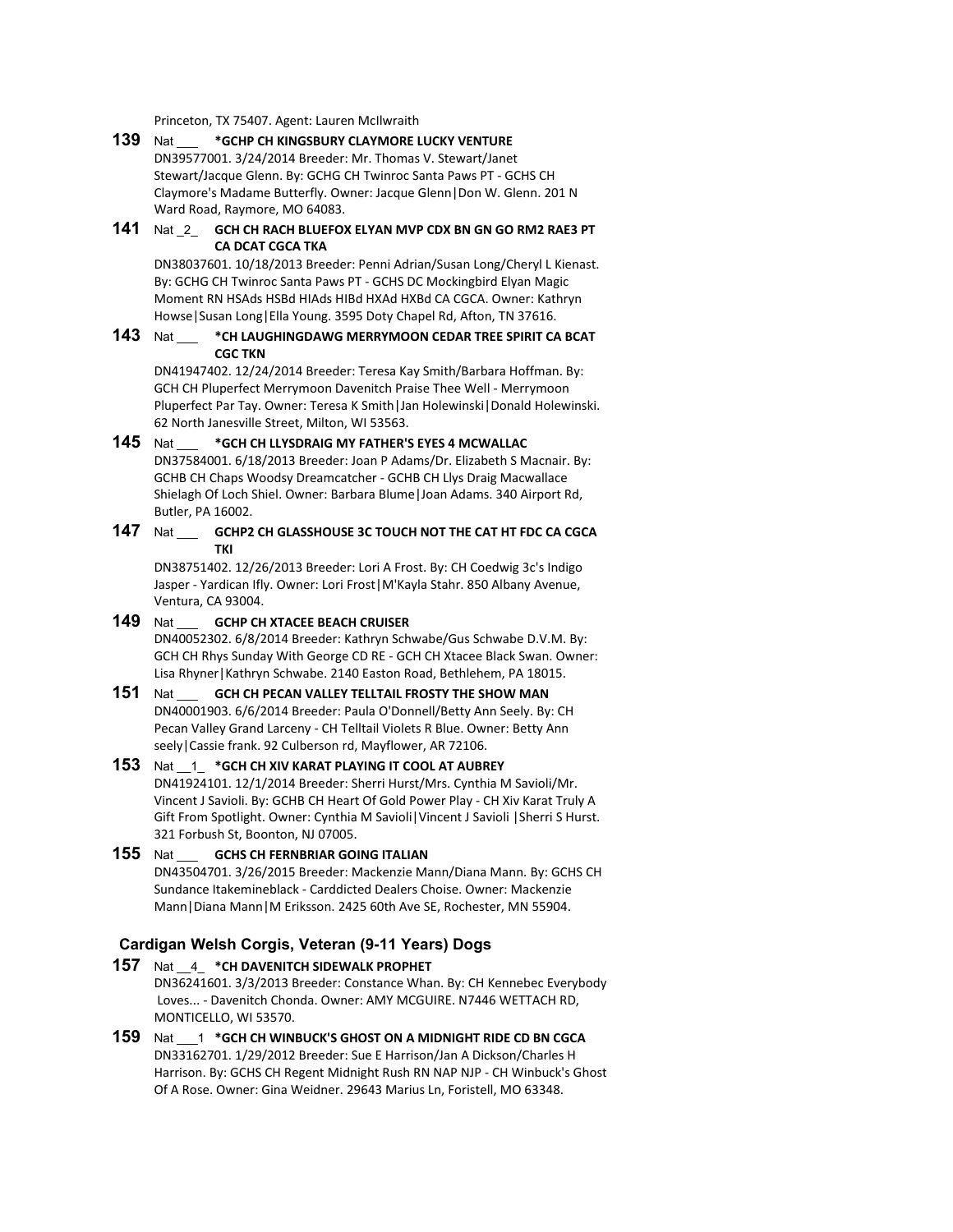#### **161** Nat \_\_2\_ **GCHB CH AFARA SEND IN THE CLOWNS**

DN31831301. 7/5/2011 Breeder: Paul Chen. By: DC Coedwig's Malachite RN HSAsc HSBd HIAdsc HXAds - CH Afara Jolene. Owner: Emily Banaszak. 3128 Lathrop Ave, Elmwood Park, WI 53405.

**163** Nat \_\_3\_ **GCHB CH SHADOWALK HOUSTON** DN35152502. 9/7/2012 Breeder: Susan Carl Lassila/D. A Lassila. By: GCH CH Shadowalk Wizard Esquire - CH Shadowalk Under Sunny Skies. Owner: Sharon and Michael Fremer and Susan and Don Lassila. 25 Van Blarcom Ln, Wyckoff, NJ 07481.

## **Cardigan Welsh Corgis, Veteran (11+ Years) Dogs**

- **165** Nat \_2\_\_ **\*GCHP CH KINGSBURY TAIL RIDGE ROAD** DN26535003. 11/20/2009 Breeder: Jacque Glenn. By: GCH CH Telltail T For Two - CH Kipperton's Passione-Adagio. Owner: DeAnne and Brian Poole. 2977 S. Nelson St., Denver, CO 80227.
- **167** Nat \_\_1\_ **\*GCHS CH BEAGUILE'S SUIT UP** DN29664106. 10/29/2010 Breeder: Ms. Ferris Beashau/Emily Banaszak. By: CH Shadowalk Trademark - CH Beaszak's Running With Scissors RN. Owner: Ferris Beashau|Joanne Beashau|Nancy Willoughby. 306 E Royal Forest Blvd, Columbus, OH 43214.

#### **Cardigan Welsh Corgis, Herding Titled Class Dogs**

## **169** Nat \_\_\_ **CH WOODROSE ALLEGRO NO GENTLEMAN HT**

DN37110903. 5/25/2013 Breeder: Jeri Bon/Jessica Viera/Karen Lyons. By: GCHG CH Allegro Southern Charm PT - GCHB CH Woodrose Fan The Flames. Owner: Karen Lyons. 4609 New Store Rd, Dillwyn, VA 23936.

#### **171** Nat \_\_\_ **GCHG CH WILDWOOD HAMMERIN' HANK OF LANDSEND HT** DN43350804. 6/12/2015 Breeder: Maurine Harrison. By: CH Woodrose Allegro No Gentleman HT - Wildwood Hearts A-Burstin'. Owner: Penny Kroh. 4609 New Store Rd, Dillwyn, VA 23936. Cydne Clark

## **173** Nat \_\_\_ **CH RHYS SHOELESS JOE PT**

DN44433901. 10/22/2015 Breeder: Beverly Johnson/Shirley Hobbs. By: GCHG CH Twinroc Santa Paws PT - CH Grangefield Endless Love At Rhys. Owner: Donald F Cecelia E Williams|Cecelia E Williams |Donald F Williams. 8166 Eagle Point Dr, Beulah, MI 49617.

#### **175** Nat \_\_\_ **GCHB CH BRIDGELADY TOUCH THE CLOUDS PT**

DN48413602. 1/16/2017 Breeder: Bonnie Money. By: GCHG CH Turn-Key's Little Big Man RN - Bridgelady's Hot Wheels Of Drindod OA OAJ. Owner: Donald F Cecelia E Williams|Donald F Williams |Cecelia E Williams . 8166 Eagle Point Dr, Beulah, MI 49617.

#### **(177)** Nat \_2\_\_ **CH SNAPDRAGON DON'T GO BACON MY HEART PT**

DN66203601. 1/28/2021 Breeder: Lisa Anderson D.V.M.. By: CH Sunkissed Cheers To A New Year - GCH CH Snapdragon Heart Of The Matter. Owner: Lisa Anderson DVM. 1538 Windmill Ln, Mesquite, TX 75149. Lauren Mcllwraith

#### **179** Nat \_4\_\_ **CH WHITE HART FELIX FELICIS PT TKN** DN63767208. 8/15/2020 Breeder: Barbara R Miller. By: GCH CH Timepiece's I Am I Said FDC BCAT CGCA CGCU TKN ATT VSWB - GCH CH White Hart Crazy Little Thing Called Love HSAds HIAds CGCA CGCU TKN. Owner: Barbara Miller. 193 Raymondskill Rd, Milford, PA 18337.

#### **(181)** Nat \_\_3\_ **GCH CH LANAKILA'S DWARF KING OF DEBONAIRE BN RE PT FDC BCAT CGCA TKN ATT**

DN59701112. 9/25/2019 Breeder: Heidi C L Kilgore. By: CH Cardiridge Blue Ain't My Color - Lanakila's Something Worth Hanging On To. Owner: Kathryn Tanguay. 3241 Delsea Dr, Franklinville, NJ 08322.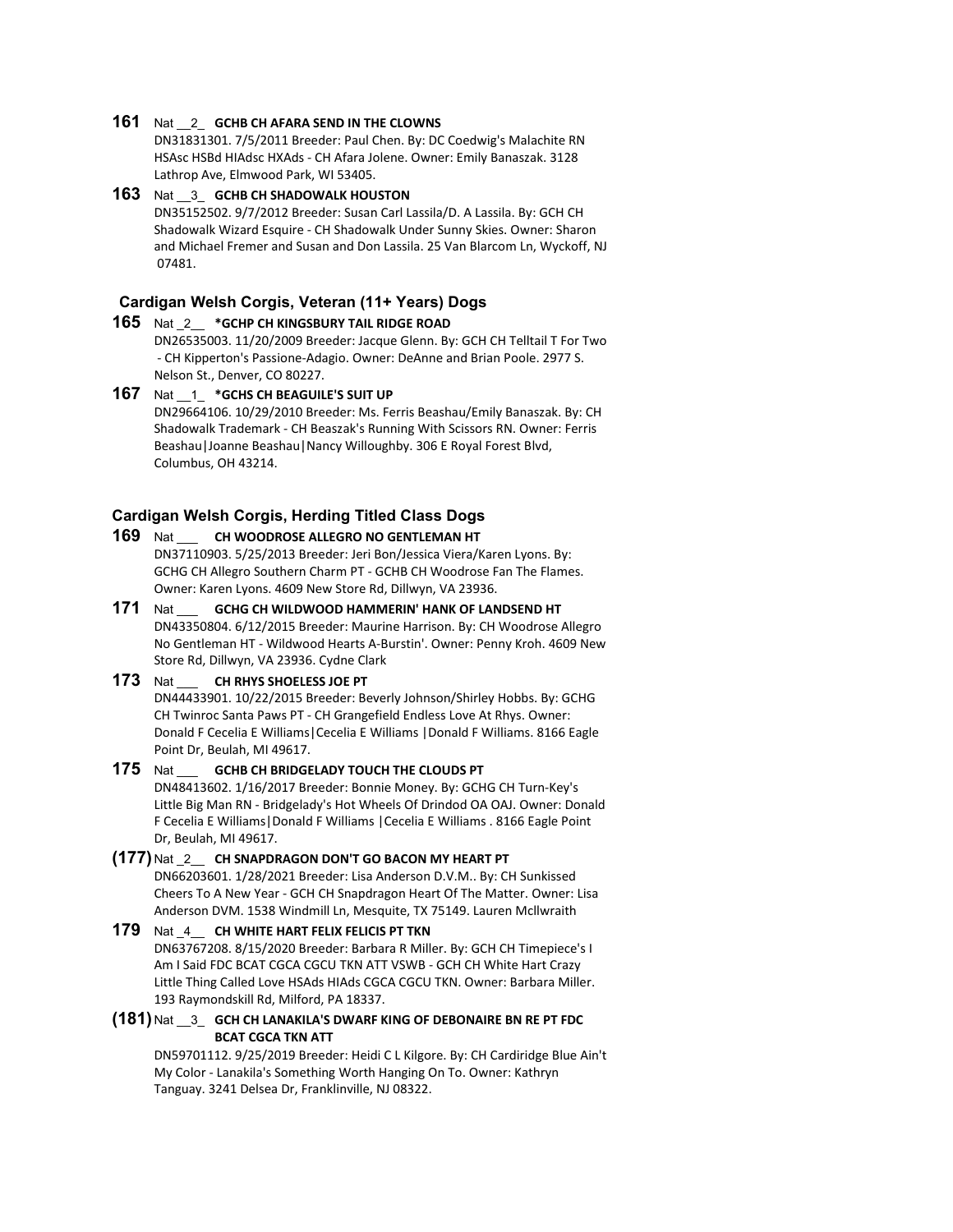#### **183** Nat \_\_1\_ **CH CARDIRIDGE'S SOCIAL EXPERIMENT PT**

DN62216701. 5/12/2020 Breeder: Marla Gardner. By: CH All Trade Uptown Funk - CH Cardiridge I Am No Shrinking Violet. Owner: Mary Sue Olcott|Lauren Simmermeyer DVM. 5205 Hilltop Rd, Greensboro, NC 27407.

## **Cardigan Welsh Corgis, Stud Dogs**

## **(187)** Nat \_\_4\_ **GCHS CH MADHATTER'S ACHILLES' HEEL BCAT**

DN54525507. 6/11/2018 Breeder: Stephanie Mikel/Garrett Ramsay. By: GCHB CH Redbud Across The Universe - GCHB CH Ebonwald's Infinite Ice Winter At Madhatter BCAT. Owner: Stephanie Mikel. 23570 E Swallow Circle, Aurora, CO 80016.

#### **(193)** Nat \_\_\_ **GCH CH SERAH HERE COMES THE SUN**

DN59057205. 8/7/2019 Breeder: Jane B Smith/Patrick A Smith. By: CH Kino's Quarry Tiger Eye At Redbud - CH Cymbrogi Autumn's Legacy To Serah From Llynhill. Owner: Jane Smith|Patrick Smith. 4872 Pinckney Rd, Howell, MI 48843.

**(195)** Nat \_\_\_ **GCH CH BLUEFOX ELYAN RAINING MAGIC HSADS HSBD HIADS** DN51199501. 9/20/2017 Breeder: Penni Adrian/Susan Long/Cheryl L Kienast. By: GCHB CH Wyncrest's You'll Be In My Heart RN HT CA DCAT SWA SHDN RATCHX CZ8P CGC TKN - GCHS DC Mockingbird Elyan Magic Moment RN HSAds HSBd HIAds HIBd HXAd HXBd CA CGCA. Owner: Susan Long. 3595 Doty Chapel Rd, Afton, TN 37616. Agent: Jaclyn Smith

#### **(201)** Nat \_\_\_ **GCHS CH WYNCREST CLEAR CREEK ONCE UPON A DREAM CA BCAT CGCA**

DN44612703. 12/11/2015 Breeder: Kathryn A Metcalfe. By: GCHG CH Turn-Key's Little Big Man RN - GCHB CH Mockingbird-Wyncrest's I Believe In Magic RN OAP NJP OFP CA CGC. Owner: Mary Hulme|Kathryn Metcalfe. 1672 Tofting Avenue, Iowa City, IA 52240.

#### **(223)** Nat \_\_\_ **GCHB CH ONALEE TELLTAIL THAT TOUCH OF MINK** DN46204201. 3/10/2016 Breeder: Christina O Roberts/Paula O'Donnell. By: GCH CH Boss Is Riverside's Sugar Daddy - Telltail Hurrikane Smarty Pants. Owner: Annette Hannon Bowles|P O'Donnell|Ana Franzluebbers|C Onalee Mazepink. 5219 Dunleigh Glen Lane, Burke, VA 22015.

#### **(227)** Nat \_\_\_ **GCH CH TIMEPIECE'S I AM I SAID FDC BCAT CGCA CGCU TKN ATT VSWB**

DN44160104. 11/4/2015 Breeder: Charlene Anderson. By: GCH CH Merrythought The Keeping Quilt - GCH CH Aurigan Timepiece's Sweet Caroline FDC BCAT RATN CGCA CGCU TKI ATT VHMA VSWB. Owner: Charlene A.F. Anderson|Gary Anderson|Mary Joyce. 4217 Libby Rd NE, Olympia, WA 98506.

#### **(257)** Nat \_\_1\_ **GCHB CH WYNCREST'S YOU'LL BE IN MY HEART RN HT CA DCAT SWA SHDN RATCHX CZ8P CGC TKN**

DN44612701. 12/11/2015 Breeder: Kathryn A Metcalfe. By: GCHG CH Turn-Key's Little Big Man RN - GCHB CH Mockingbird-Wyncrest's I Believe In Magic RN OAP NJP OFP CA CGC. Owner: Kathryn A Metcalfe. 1592 Raydale Drive, Louisville, KY 40219.

**(265)** Nat \_\_3\_ **GCHP CH XIV KARAT A DATE TO REMEMBER FDC CGC TKN** DN52885201. 10/6/2017 Breeder: Sherri Hurst/Nicki Short. By: GCHS CH Aubrey's Mystery Date For Xiv Karat - GCHG CH Xiv Karat She's All The Rave At Lazy Paws CGC. Owner: Ashley Miller|Sherri Hurst. 6603 Farm Road 275 S, Cumby, TX 75433.

**(297)** Nat \_\_\_ **GCH CH EBONWALD MADEGANN QUICK STUDY BCAT TKN** DN57187301. 12/11/2018 Breeder: Jessica Melsness/Garrett Ramsay. By: CH Kino's Quarry Tiger Eye At Redbud - GCHB CH Ebonwald's I'M Worth Melting For At Madegann BCAT CGC TKN. Owner: Jessica Melsness. 1505 47th Ave, Greeley, CO 80634.